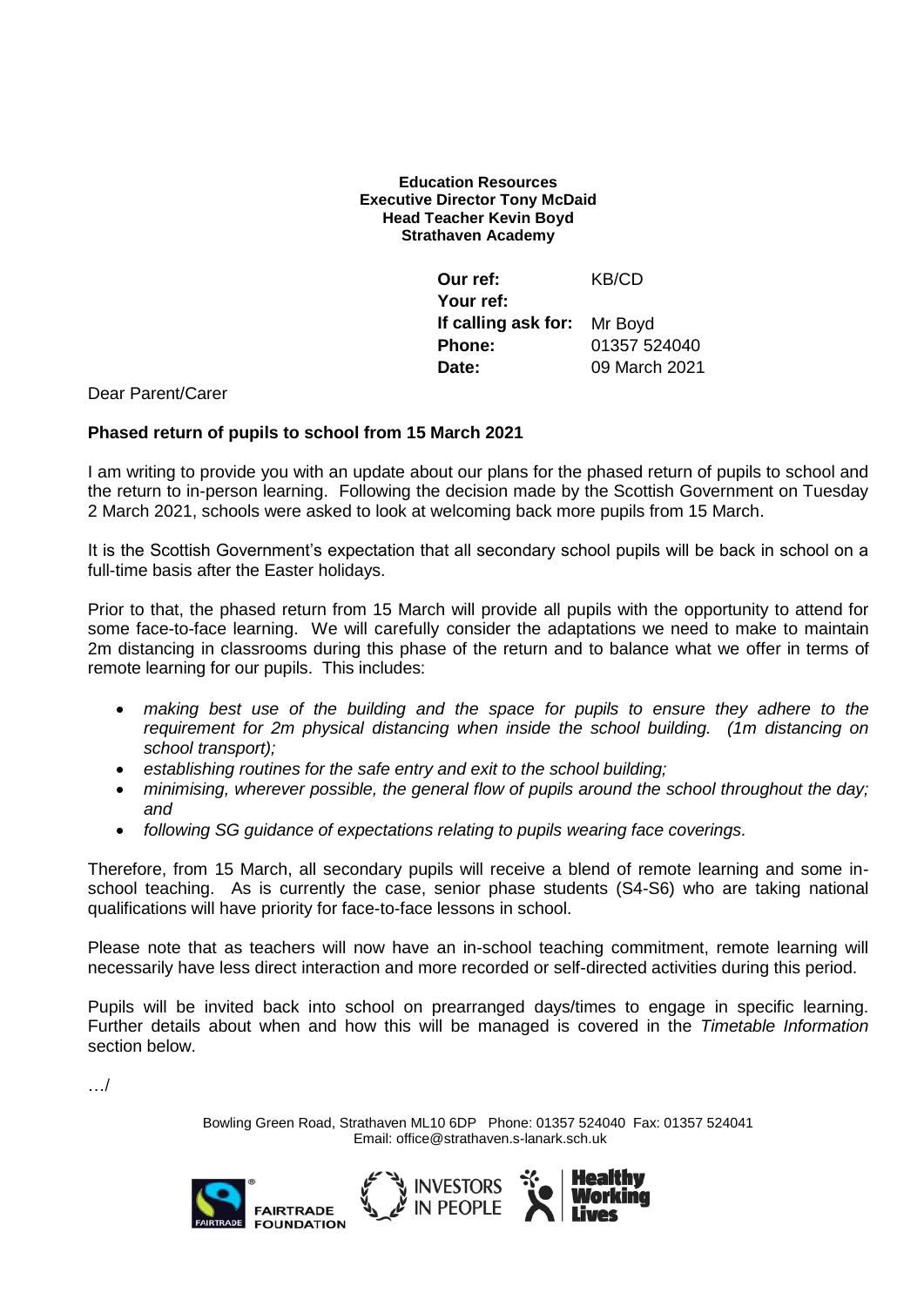# *Senior phase pupils (S4-S6)*

As advised by the Scottish Government, senior phase learning will be prioritised during this 3-week transition period.

#### **Senior phase pupils will attend school for two or three days per week.**

This will support progress towards the process of certification of National Qualifications. We aim to ensure that our pupils have secure foundations and course coverage prior to undertaking formal assessment, which will take place in the later stages of the 2020/21 academic session.

#### *Broad General Education pupils (S1-S3)*

To allow us to spend time to reconnect with S1/2/3 pupils, the time in school will focus on Literacy, Numeracy and Health and Wellbeing (including outdoor learning).

## **Pupils in S1,S2 and S3 will attend school for one day per week.**

Please note that pupils will follow a bespoke timetable during in-school sessions but will revert to their normal classes once we return to school full-time.

I would also take this opportunity to highlight the measures in place to maintain the safety of our pupils and staff.

#### Health and Safety

The school already has in place robust infection control measures such as enhanced cleaning regimes, access to hand sanitisers on entry and exit and within classrooms, the appropriate use of face coverings, 2m distancing between staff, and between staff and pupils where possible. In addition, as part of the phased return to school for senior phase pupils, all pupils in secondary school buildings will be expected to adhere to strict 2m physical distancing.

We would like to remind pupils and parents of the need to follow all the relevant guidance and would also request that parents avoid contacts with other parents and young people at the school gates, on the way to school and after school to reduce the risk of community transmission of the virus.

Pupils will be reminded about compliance with the existing safety procedures in place including the wearing of face coverings during classes, in busy communal areas within school and when visiting shops out with school grounds.

#### Lunch time Arrangements

We would encourage pupils to remain in the school grounds at lunchtimes to limit the potential for contacts in the wider community. Those who choose to go offsite must follow the rules in place for wider society, for example wearing a face covering when entering a shop. On return to school, pupils must adhere strictly to hand hygiene and infection control measures.

Any pupils eligible for means tested free school meals will continue to receive payment.

Scottish Government guidance outlines that schools should encourage learning and social activity outdoors, where appropriate. Our young people will be asked to spend time outdoors during the school day, especially during breaks and lunchtimes. Pupils are asked to ensure they wear suitably warm and waterproof clothing to school. If you need assistance with this, please contact the school office.

#### **Transport**

From 15 March 2021 physical distancing of 1m applies on secondary school transport. This will significantly reduce the capacity of vehicles. Please also remember face coverings are required for all pupils on designated school transport.